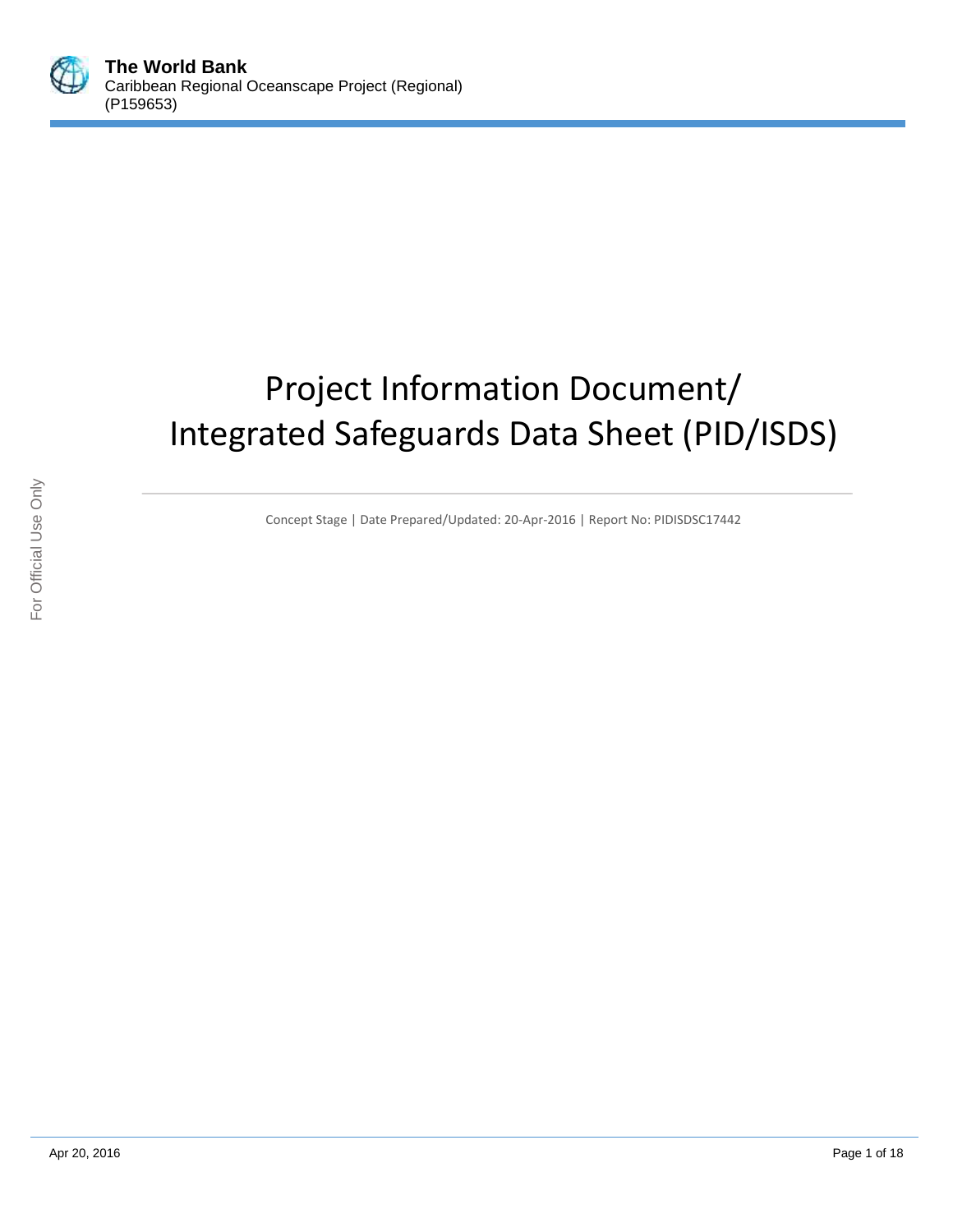

# **BASIC INFORMATION**

## **A. Basic Project Data**

| Country<br><b>OECS Countries</b>                          | Project ID<br>P159653                                                                                                                                                                                                        | Parent Project ID (if any)                                                                                     | Project Name<br>Caribbean Regional<br>Oceanscape Project                           |
|-----------------------------------------------------------|------------------------------------------------------------------------------------------------------------------------------------------------------------------------------------------------------------------------------|----------------------------------------------------------------------------------------------------------------|------------------------------------------------------------------------------------|
| Region<br>LATIN AMERICA AND CARIBBEAN                     | <b>Estimated Appraisal Date</b><br>Feb 13, 2017                                                                                                                                                                              | <b>Estimated Board Date</b><br>Mar 31, 2017                                                                    | (Regional) (P159653)<br>Practice Area (Lead)<br>Environment & Natural<br>Resources |
| Lending Instrument<br><b>Investment Project Financing</b> | Sector(s)<br>General agriculture, fishing and<br>forestry sector (25%), Public<br>administration-Agriculture, fishing<br>and forestry (25%), Information<br>technology (25%), Non-compulsory<br>pensions and insurance (25%) | Theme(s)<br>Other economic management<br>(40%); Other environment and<br>natural resources management<br>(60%) | Borrower(s)<br><b>OECS Commission Ocean</b><br>Governance Unit, CCRIF SPC          |
| Implementing Agency<br><b>OECS Commission</b>             | <b>GEF Focal Area</b><br>International waters                                                                                                                                                                                |                                                                                                                |                                                                                    |

## **Financing (in USD Million)**

| <b>Financing Source</b>                                |      |  |
|--------------------------------------------------------|------|--|
| US: Agency for International Development (USAID)       | 8.00 |  |
| <b>Borrowing Agency</b>                                |      |  |
| Green Climate Fund                                     | 8.50 |  |
| <b>Global Environment Facility (GEF)</b>               | 6.30 |  |
| Borrowing Country's Fin. Intermediary/ies              |      |  |
| Program on Fisheries                                   | 5.00 |  |
| Non-Government Organization (NGO) of Borrowing Country |      |  |
| <b>Foreign Universities</b><br>6.50                    |      |  |
| <b>Total Project Cost</b><br>108.30                    |      |  |

Environmental Assessment Category **Concept Review Decision** 

#### B-Partial Assessment Track II-The review did authorize the preparation to continue

Have the Safeguards oversight and clearance functions been transferred to the Practice Manager? (Will not be disclosed)

Yes

Other Decision (as needed)

#### Type here to enter text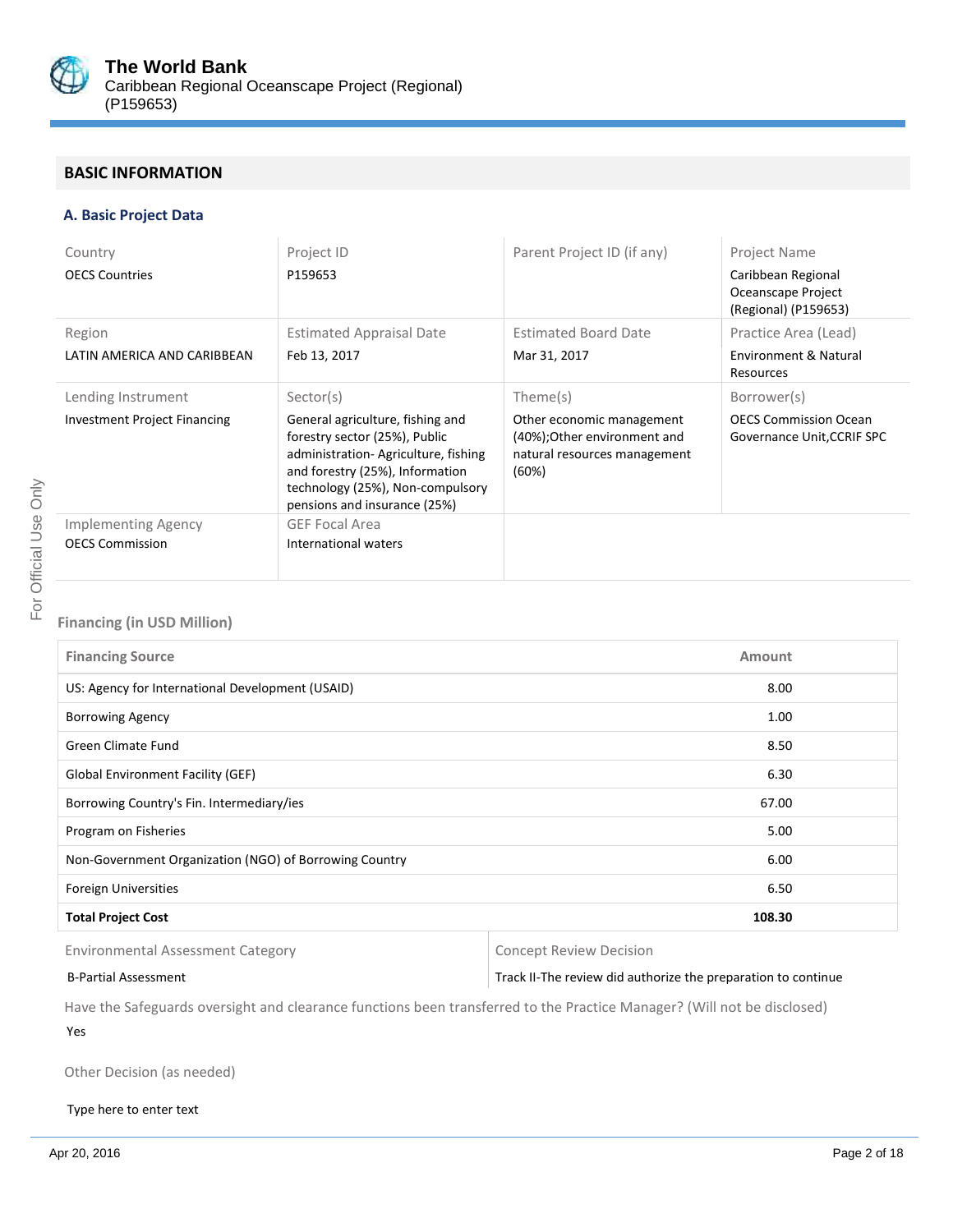

# **B. Introduction and Context**

Country Context

1. **The Caribbean region is one of the most diverse in the world in terms of economic performance and**  demography. Economic growth averaging about 2.48% in the last decade (2001-10) includes outliers such as Grenada, Bahamas, Barbados and Haiti with a nearly 0% growth rate, and Dominican Republic and Trinidad and Tobago with about 6% growth. Economies range from GDP of US\$52 billion (current US\$, 2010) in the Dominican Republic to US\$0.46bn (current US\$, 2010) in Dominica, with four countries accounting for about 82% of the regional GDP, and the remaining eleven countries accounting for only 18%.3 Per capita income ranges from a high of US\$21,880 (current US\$, 2010) in the Bahamas to US\$670 (current US\$, 2010) in Haiti. Three of the countries are classified as high-income countries (Trinidad and Tobago, Bahamas and Barbados), nine as upper-middle income countries (Antigua and Barbuda, Dominica, Dominican Republic, Grenada, St. Lucia, St. Vincent and the Grenadines, St. Kitts and Nevis, Jamaica, Suriname) and two as low middle income (Belize and Guyana) and Haiti as a low income country<sup>1</sup>.

2. **The region's diversity, strategic location, small size, and natural endowment present opportunities and challenges in almost equal measure.** The factors behind the high incomes include the establishment of major offshore banking centers, the large nature-based tourism industry, and small populations - a combination that inevitably results in high per capita incomes, wealth creation and social progress within a relatively stable environment. However, the combined impact of small size (total GDP and population of US\$114 billion and 27 million respectively in 2010 compares for example, to Peru, with a GDP of \$157 billion and population of 29 million in 2010), and inadequate economies of scale, high reliance on the service sector, particularly tourism and related construction, increased competition from other tourist destinations, and in a number of cases single source income (e.g., oil in Trinidad and Tobago, apparel in Haiti, and agriculture in Guyana), also present challenges to the Caribbean region in its response to external shocks, such as natural disasters or financial/economic crisis in demand markets, and make it more challenging for the countries to compete in international markets.

3. **Despite the progress, high unemployment and poverty rates still persist.** Although many countries in the region have achieved middle-income status, unemployment rates have stayed persistently high, at over 10% in several countries<sup>2</sup>, and above 20% in St. Vincent and the Grenadines, and St. Lucia. Poverty rates are also high, estimated to be 15% or above in most OECS countries, and 50% in the Dominican Republic. Haiti, which alone represents 38% of the total population of the Caribbean region, is the poorest country in the Western Hemisphere, with 77% of the population living under the poverty line and 54% in absolute poverty.

4. **Countries in the Caribbean are highly vulnerable to the adverse effects associated with extreme weather events such as tropical cyclones and excessive rainfall.**<sup>3</sup> Several Caribbean countries have experienced a disaster event with an economic impact above 50% of their annual GDP.<sup>4</sup> Public and private assets in the health,

<sup>1</sup> GEF funds will target the following GEF eligible countries: Grenada, Saint Kitts and Nevis, Saint Lucia, Saint Vincent and the Grenadines and Dominica. Others may be added over time. In addition, co-financing will be used to involve other Caribbean countries in the Project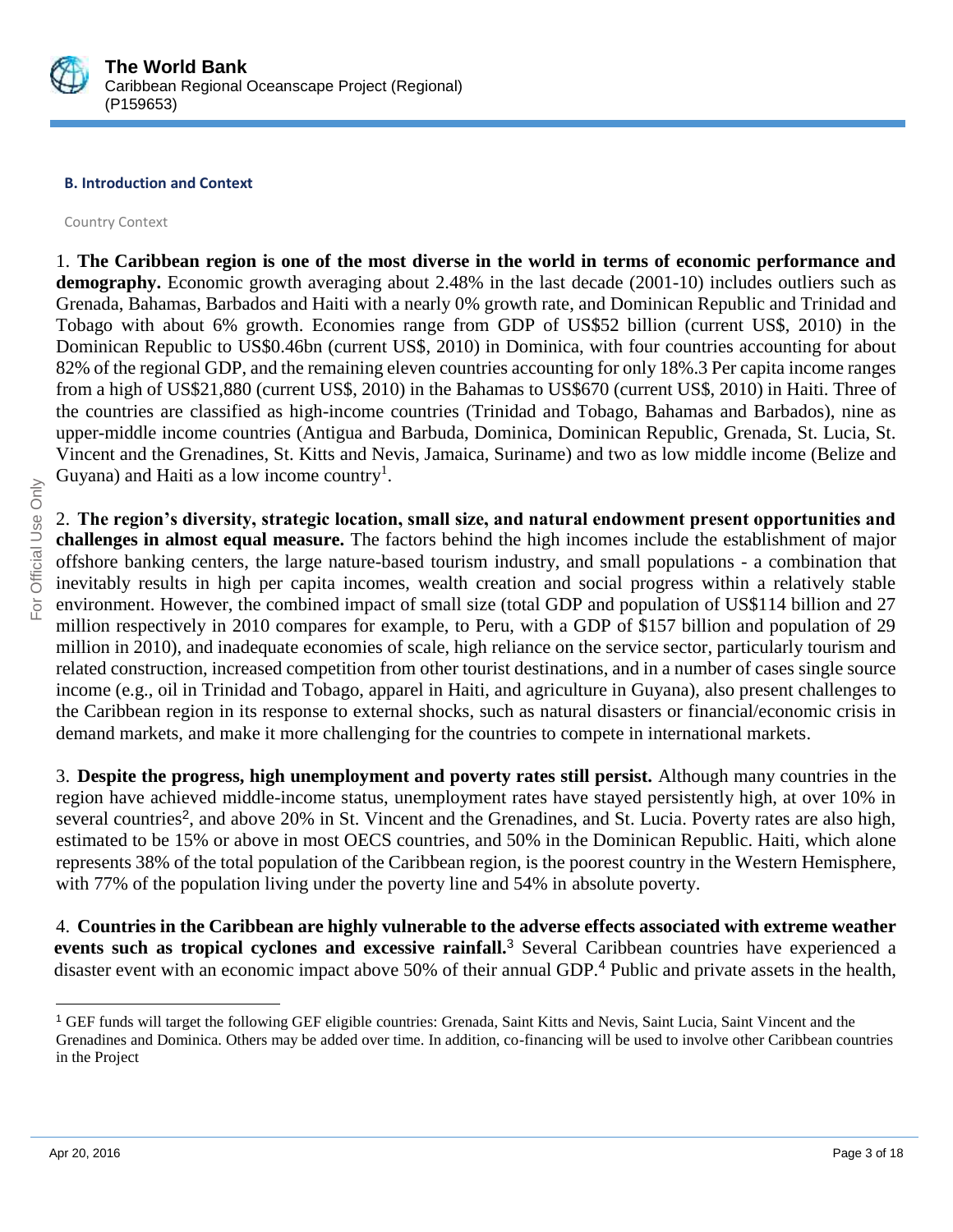



education, agriculture including fisheries, water, infrastructure, housing and transport sectors often incur the majority of damages associated with catastrophic events. Natural calamities such as hurricanes, severe storms and rainfall, landslides as well as coastal erosion seriously and negatively impact the fisheries sector, the livelihoods of fisherfolk and the capacity of the sector to contribute to food security. The frequency of these extreme weather events in the Caribbean also seem to be increasing over time. Without adequate fiscal management strategies, major catastrophic events can jeopardize efforts to end extreme poverty and boost shared prosperity and reverse hard-won development gains. Experience has shown that in the immediate aftermath of a disaster, countries experience significant macroeconomic instability and major public sector budget variability, leading to reduced coverage and

quality of public services which impacts the poor hardest, and higher debt levels.

5. Establishing effective measures to protect marine and coastal ecosystems and building resilience to climate change would be an important input in sustaining regional economic growth and livelihoods. Mechanisms for regional risk-pooling offer an opportunity for Caribbean countries to reduce costs for post-disaster recovery. Risk insurance schemes are one such risk-pooling mechanism. They help by transferring part of the disaster risk to capital and reinsurance markets. They can therefore help solve a portion of countries' immediate liquidity needs in the aftermath of a disaster by mobilizing additional capital from external sources. Engaging insurance markets could also influence wider decision-making involving national emergency budget allocation and fiscal planning systems so as to incentivize more disaster and food security resilient planning.

Sectoral and Institutional Context

6. **The Caribbean Sea, with its high level of biodiversity, covers less than one percent of the world's ocean area (2.75 million sq. km), nonetheless, it directly supports the economies of 34 coastal and small island countries and territories.** It is a large marine ecosystem characterized by coral reefs, mangroves, and sea grasses and also sandy beaches and rocky shores. These tropical ecosystems present high biodiversity associated with fauna and flora, and has resulted in high rates of national and regional endemism (unique species) and contains the greatest concentration of endemic marine species in the Western Hemisphere.

7. **This natural resource base has the potential to make a much greater contribution to poverty reduction and shared prosperity for the region's growing population of 40 million, as well as increasing their resilience to climate change**. However, the natural systems underpinning the health of the Caribbean Sea are changing at an alarming rate and scale, due largely to human action occurring in the context of weak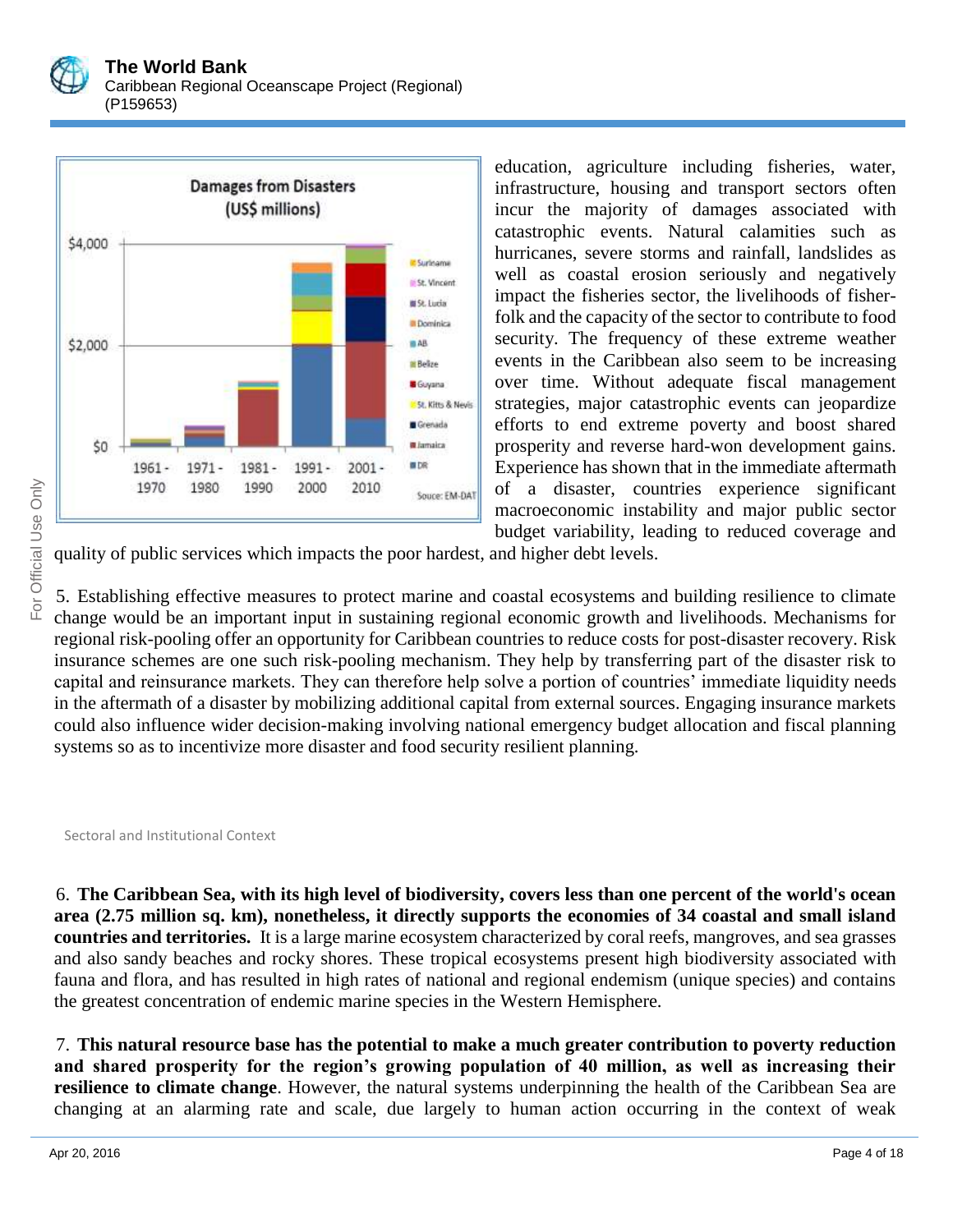

institutions. Despite the value of the goods and services provided by the Caribbean Sea for the region's economy, there are enormous challenges confronting this natural capital asset, most notably (i) habitat change and loss, (ii) pollution, (iii) overfishing and (iv) climate change.

8. **The ocean currently provides food, livelihoods and economic opportunity for a large portion of the world's population.** Yet, recent projections suggest that demand may grow much faster in the coming decades as the global population climbs to 9.6 billion, with greater purchasing power and need for additional supplies of food and energy.<sup>5</sup> As this new phase of growth begins, more and more the term 'industrialization' is being used to describe the scale of economic activity in and around the ocean. Coastal countries are starting to articulate their future development policy objectives based on expansion of the ocean economy, from the European Union to Indonesia, as well as a wide range of small island developing states (SIDS).

9. **As more and more countries look to the ocean for new sources of growth, the ecosystems upon which it depends are changing at an unprecedented rate.** The global 'great acceleration' of economic activity that began in the 1950s has begun to profoundly affect the ocean's ecosystems, many of which are categorized into 'large marine ecosystems' (LMEs). In particular, this time period has seen large-scale conversion or degradation of natural habitats such as reefs, mangroves and sea grasses, land-based pollution in the form of excess nutrients from untreated waste and fertilizer run-off as well as in the form of solid waste, overfishing, and now ocean acidification and other impacts from increasing anthropogenic greenhouse gas emissions. In June 2015 the G7 Science Academies issued a statement of scientific consensus that human activities are leading to changes in the ocean that will significantly impact societies and well-being. This has a direct impact on current and future economic growth of ocean-facing countries and small islands across the region, and indeed the world.

10. **The concept of "blue economy" has emerged in the global debate.** As consensus emerges that human activities are significantly changing ocean ecosystems which have significant economic implications, and at the same time projections suggest that many of these activities will rapidly accelerate in the coming decades, the concept of the 'blue economy' has emerged in policy conversations around the globe. This conversation began in Rio+20 in 2012, as countries articulated the concept of a 'green economy' to align their development aspirations to environmental health. From that discussion, the focus shifted seaward to the 'blue economy<sup>6'</sup>. SIDS have been heavily engaged as leaders in this discussion, looking to the 'blue economy' as a conceptual framework for articulating long-term development policies and attracting new sources of sustainable investment for sustainable development and growth, "blue growth" coming from their ocean areas.

11. **The Caribbean region has been at the forefront of this movement towards a blue economy**. The Caribbean region is the home to a growing number of developing states that share the Caribbean Sea LME and have embraced the concept as the centerpiece of future growth strategies. For example, in late 2012 the World Bank hosted the Small States Forum with many of the Ministers of Finance from the region, where the blue economy and blue growth was one of the key topics of the agenda. Within the region, the Organization of Eastern Caribbean States (OECS)<sup>7</sup> Commission established an Ocean Governance Unit, aiming to support articulation of clear policy frameworks for governing the multiple economic activities of the Caribbean Sea that would incorporate greater consideration of ecosystem functions and services the ocean provides for member states. This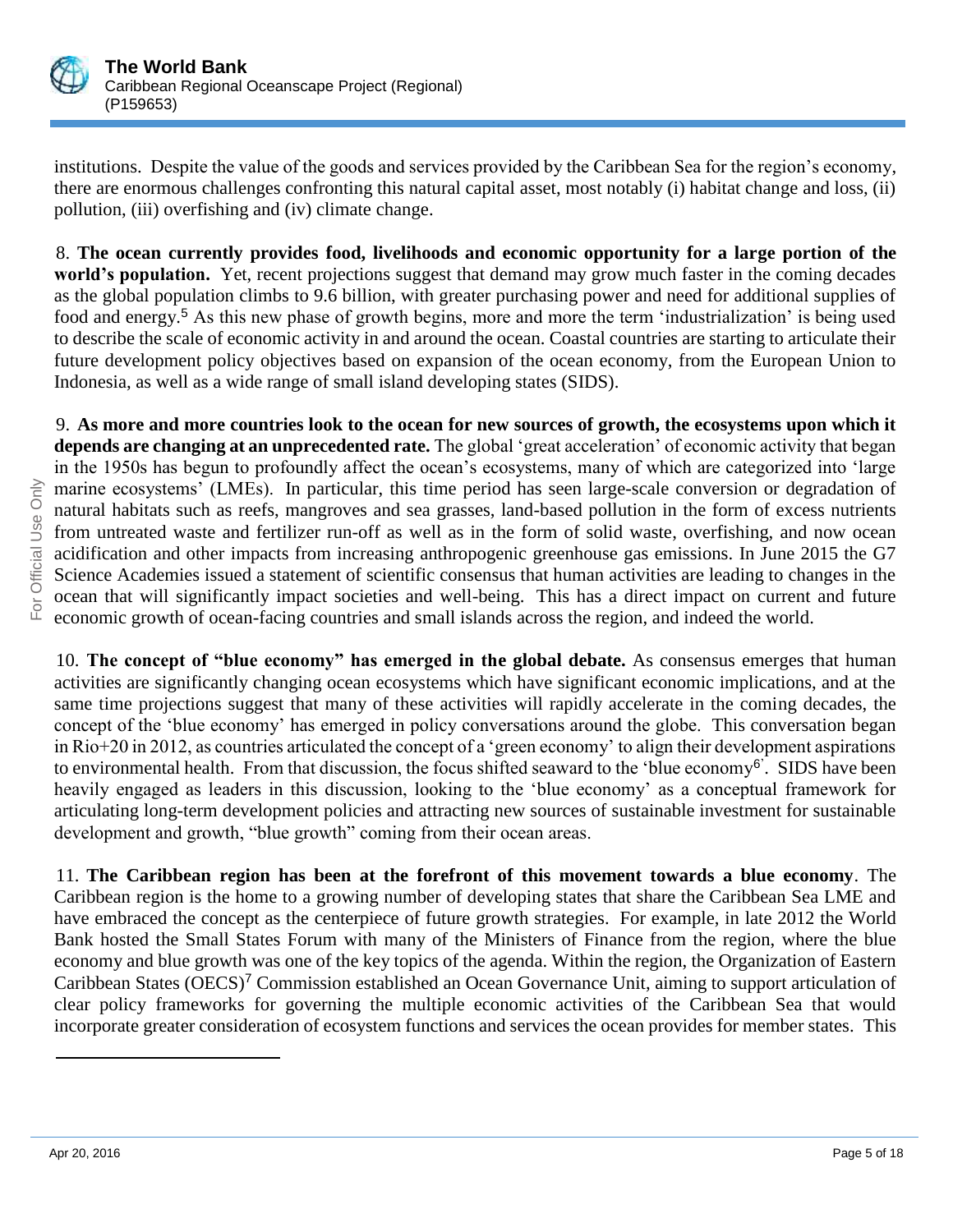

proposed project builds off of the Eastern Caribbean Regional Ocean Policy (ECROP) approved by OECS Heads of Government in 2013. Countries are grappling with development and implementation of policies to support their transition to a blue economy, and they have requested support from public, private and civil society organizations, including the World Bank for support. As a first step, in early 2015 the Government of Grenada hosted a meeting of development partners to support a transition to a blue economy, and announced the country's blue growth aspirations, the first in the region to do so.

12. **Moreover, policies to simultaneously increase economic growth from the ocean while protecting and enhancing natural marine resources and their value or "blue assets" has become an area of focus for finance ministers and central bank governors across the region**. An inaugural Caribbean Region Dialogue with the G20 Development Working Group was held in Washington DC on April 13, 2015 at IMF Headquarters and covered two interrelated themes: Opportunity and Challenges to (1) Developing the Blue Economy in the Caribbean, and (2) Mobilizing Resources in its support. The regional dialogue, attended by the region's finance ministers and central bank governors, also invited finance ministers from non-Caribbean SIDS, and multilateral and international organizations such as Commonwealth Secretariat, The World Bank Group, and International Monetary Fund. The meeting was co-chaired by Ayşe Sinirlioğlu, G20 Sherpa, Turkey and the Central Bank Governor of Trinidad and Tobago. An in-depth analytic report was suggested to serve as an input document for a proposed one-year anniversary meeting and follow-on from the inaugural Caribbean Region Dialogue with the G20 Development Working Group. The proposed report, currently being developed by the Bank, on the state of the blue economy (Moving to a Blue Economy: Caribbean) is underway. This report includes five key chapters, including setting an overarching framework to better understand the economic potential of transitioning to a blue economy and using this framework to present snap-shots of what the blue economy looks like for countries defined by the Caribbean Sea, the OECS, and Grenada, a Caribbean SIDS already considered a global leader in its aspiration to move toward a blue economy.

13. **Nowhere is the realization of a blue economy more fundamental for development and poverty reduction than in the Caribbean, where the ocean space and its accompanying resources far exceeds those of the terrestrial environment.** In particular, a number of the region's goods and services are linked to the functioning of the marine ecosystems, including among others: (i) seafood (per capita consumption of fish in the Caribbean is well above the global average); (ii) tourism and recreation (marine-based tourism represents the largest sector of the region's economy – providing an estimated 15 percent of GDP and almost 2 million direct and indirect jobs in 2011); (iii) coastal protection and resilience from reefs and mangroves (a service valued at between approximately US\$1 to 3 billion per year); (iv) carbon sequestration (coastal vegetated habitats such as the region's mangroves and sea grass beds store significant amounts of carbon); and (v) globally significant biodiversity (the Caribbean Sea LME encompasses a major global marine biodiversity hot spot).

14. **Despite the opportunity of a healthy Caribbean Sea LME to drive a sustainable ocean-based economy in the region, the region faces many threats.** If current patterns of ecosystem alteration continue and accelerate together with projected increases in economic activity, the countries' development aspirations will not be realized. These current threats to the marine ecosystems include patterns of rapid development of coastal areas that have transformed natural coastal habitats throughout the Caribbean. About 70 percent of the region's beaches are experiencing erosion due to excessive coastal development, exacerbated by degradation of coral reefs and sealevel rise, threatening the region's tourism revenues (e.g., losses to the resorts in the Dominican Republic are estimated at US\$52–\$100 million over the next 10 years). Additionally, the widespread discharge of untreated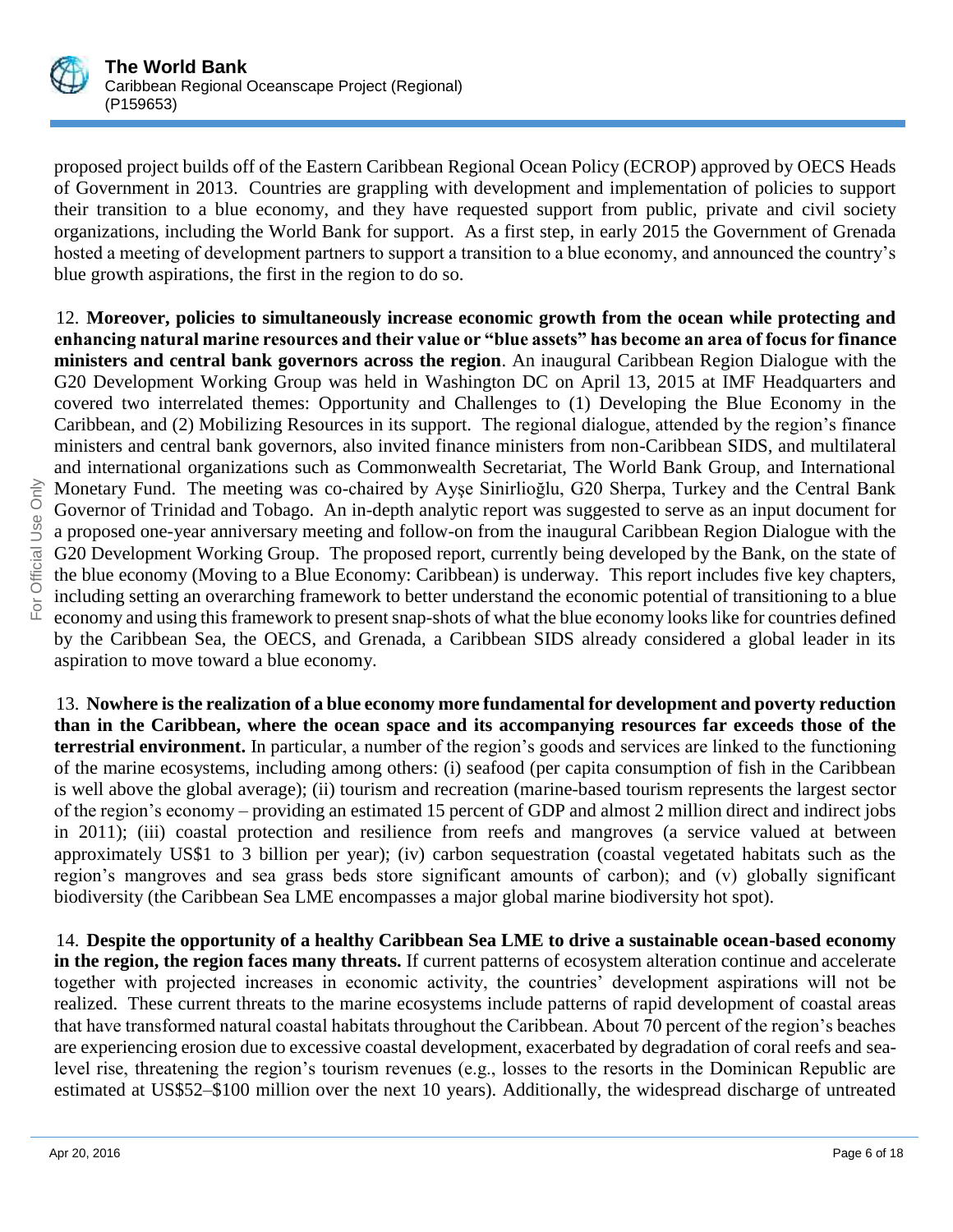

sewage is a major source of nutrient pollution in coastal waters throughout the region. With some limitations, several studies suggest that roughly 15 percent of sewage generated within the Caribbean region is properly treated (UNEP, 2001; CEP, 2010; CREW 2012). Finally, the region's fisheries are increasingly threatened by overfishing as well as a reduction in coral cover. This has been caused both by unsustainable fishing practices and environmental pollution resulting in the destruction of coral reefs, seagrass beds, and mangrove forests, all of which are important nursery areas for marine life. Consequently, economically important species, including reef fish, pelagics, conch, lobster, and shrimp, are declining in number. Caribbean countries are interested in learning more about the spatial dimensions of these threats, and indeed opportunities that come from their ocean areas. Currently, despite multiple but unfortunately rather fragmented/disconnected investments and efforts, these data and the tools they need to better understand the current status and to make better decisions over the economic use of their ocean areas remain largely elusive to them.

15. **Threats to the Caribbean Sea LME have not occurred in isolation, but often overlap and enhance impacts in the same physical space, though governed by different sector-based legal frameworks.** Utilizing tools such as marine spatial planning (MSP) to help better understand and then reform governance of the diversity of ocean uses and economic activities in the Caribbean Sea LME, in order to provide a more secure framework for sustained investment in the blue economy, is both a tremendous opportunity and challenge for the region. However, many countries are only now starting to grapple with the difficulties of developing and implementing national strategies and governance reforms for blue growth. More spatially-defined policies that draw upon MSP to recognize the multiple economic uses of ocean space together with ecosystem functions and critical natural habitats, require significant capacity to develop, notably detailed marine geospatial analysis, baseline assessments of resource uses and benefits, as well as the potential under a range of governance reform scenarios. However, these policy frameworks – building upon MSP – will be fundamental to the development of a blue economy in the Caribbean Sea LME, and to the security needed to attract sustainable investment. To achieve blue growth aspirations, the countries in the region need to urgently fill this capacity gap.

16. **The World Bank's Caribbean Regional Oceanscape Non-Lending Technical Assistance Program (CROP) was established as a broad program to support development of a blue economy in the region.** More specifically, the CROP NLTA is a regional technical assistance program of the World Bank aiming to support 'blue solutions' for sustainable ocean-based economic growth and development across the region. The regional TA Program includes 3 pillars: 1) Blue Solutions: Knowledge, Learning, South-South Exchange; 2) Blue Economy Strategies, Vision to Action; and 3) "Crowding-In" Investment and Innovation, including insurance for fisheries and marine asset users.

17. **While CROP provides a regional platform to increase sustainable ocean-based economic growth in the region, the "Catalyzing implementation of the Strategic Action Programme for the Sustainable Management of the Shared Living Marine Resources of the Caribbean and North Brazil Shelf Large Marine Ecosystems" Project (CLME+) is a GEF-funded catalyst and umbrella for initiatives and actions to help implement the region's Strategic Action Programme (SAP) for enhanced ocean health in the Caribbean.** The proposed CROP Project, with support from the GEF therefore seeks to help implement niche areas of the CLME+ SAP framework. Specifically, the proposed Project would directly contribute to component three of the CLME+ Project, providing an additional implementation project in the uptake of ecosystem-based management (EBM) and incorporation of marine ecosystem services into economic policy-making. Additionally, the Project would provide an innovative tool to support the decision-making process for management of marine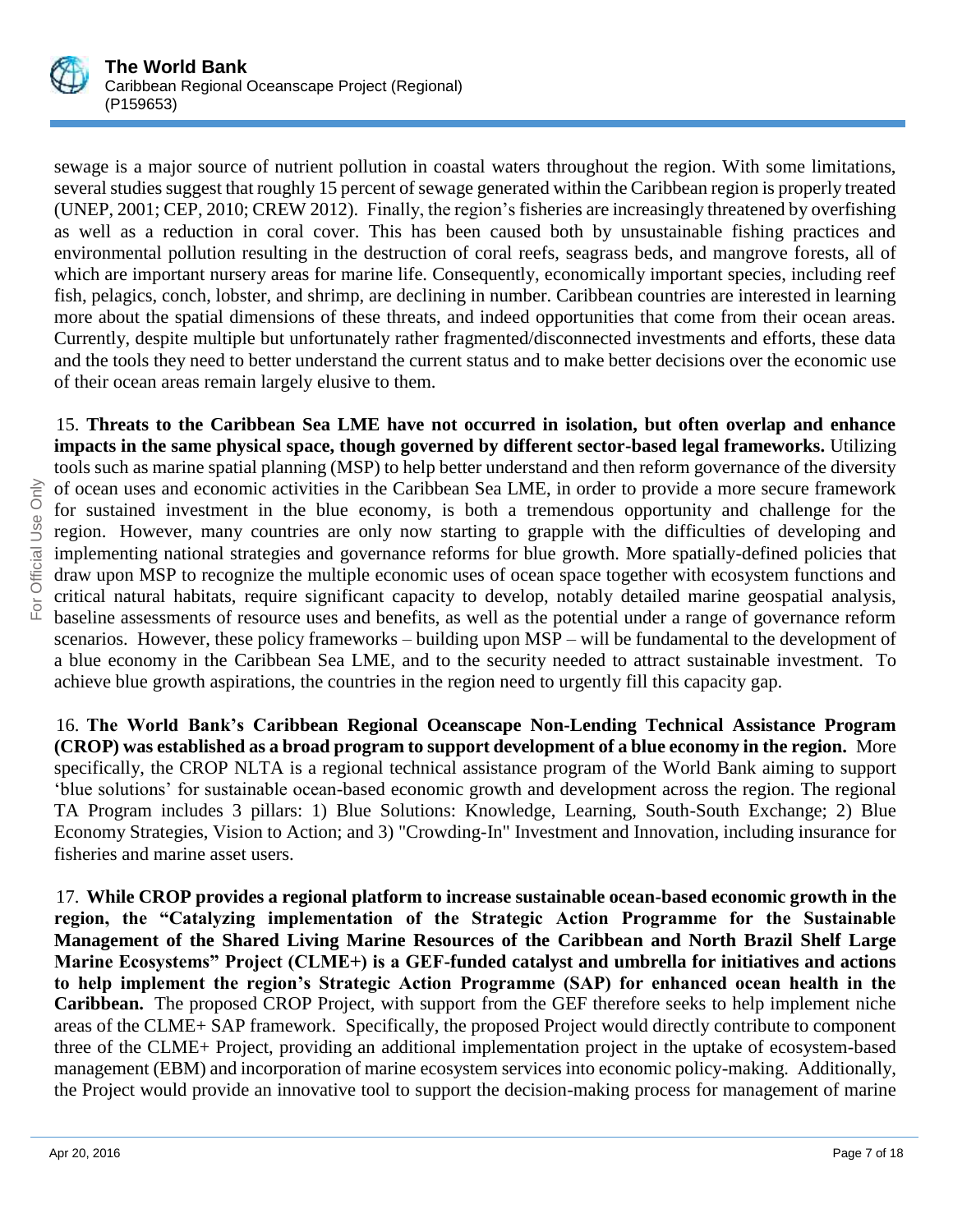

ecosystems, that could complement the efforts currently planned in component two (output three) and component 5 (output two) of the CLME+. The project would in turn draw upon CLME+ efforts throughout the Caribbean to support national inter-sectoral coordination mechanisms, as part of the MSP process. This project would therefore accelerate the implementation of key actions signed-off on by heads of state across the Caribbean region under the CLME+ SAP. This project will also build on the ongoing "Sustainable Financing and Management of Eastern Caribbean Marine Ecosystem Project" financed by GEF. With the establishment of the regional Caribbean Biodiversity Fund (CBF), the marine spatial plans (MSP) will guide the expansion of ocean economies and attract additional funds to be channeled through the CBF and increase its capitalization. Moreover, the National Protected Area Trust Funds (receiving funds from CBF) will benefit from the identification of critical marine ecosystems through the MSPs to further guide the financing of sustainable management activities in those areas.

18. **At a sub-regional level, the Project is aligned with the Eastern Caribbean Regional Oceans Policy and the Three Year Strategic Plan (ECROP) approved in 2013.** The first of its kind in the Caribbean, the policy now provides the framework for enhanced coordination and management of ocean resources within the Eastern Caribbean, and the OECS now has a key role to play in regional ocean governance. Led by the OECS Commission, ECROP is an important first step in implementing a more integrated approach to ocean management among its nine member states. The proposed Project would support Policy 4, which highlights the need to adopt multipleuse ocean planning and integrated management techniques for better decision-making over transboundary marine systems in order to achieve the region's blue economy aspirations. The Project would assist OECS countries with their marine spatial plans, which would help them to clearly identify the current economic uses of their territorial ocean areas and as a result, make better economic decisions over them.

19. **The OECS region as a defined economic space and their shared marine resources offer significant opportunities for future economic development.** OECS region covers a land area of some 3,500 square kilometers and is home to over 630,000 people. Notwithstanding the small land area, the OECS regional waters cover an area well in excess of 350,000 square kilometers, some 100 times their land area. The Eastern Caribbean itself is among the top five global biodiversity hot spots in the world due to its marine and coastal ecosystems. These ecosystems are essential to the overall economy of the OECS.

20. **The Caribbean Oceans and Aquaculture Sustainability FaciliTy (COAST), component of the CROP, will build on the Bank's successful support for the establishment of the Caribbean Catastrophe Risk Insurance Facility (CCRIF).** COAST is intended as a platform for innovative financing to address a combined set of challenges including food and livelihood security and climate change. The aim is to incentivize sustainable fisheries and climate resilience through, among others, a risk insurance product. The risk insurance product will be provided at a reduced premium to Caribbean governments. This will in turn promote the resilience of their small-scale fisheries sector against the peril of increasing climate-change related disaster risk. Achieving climate resilient fisheries would involve focusing both on healthy fish stocks/habitats as well as healthy local economies. As such, implementation of the risk insurance product will be informed by national level climate-smart food security, disaster risk management plans and the adoption of sustainable and responsible methods of aquatic resources use and management. These would include "ecosystem approaches," the elimination of illegal, unreported and unregulated-or IUU-fishing, use of unsustainable fishing methods and practices and the reduction and better utilization of bycatch. Mitigation would also include the responsible operation, maintenance and management of fishing vessels, fisheries infrastructure, fish marketing and processing facilities and equipment and improved utilization of catch through elimination of waste and value addition. This will be achieved by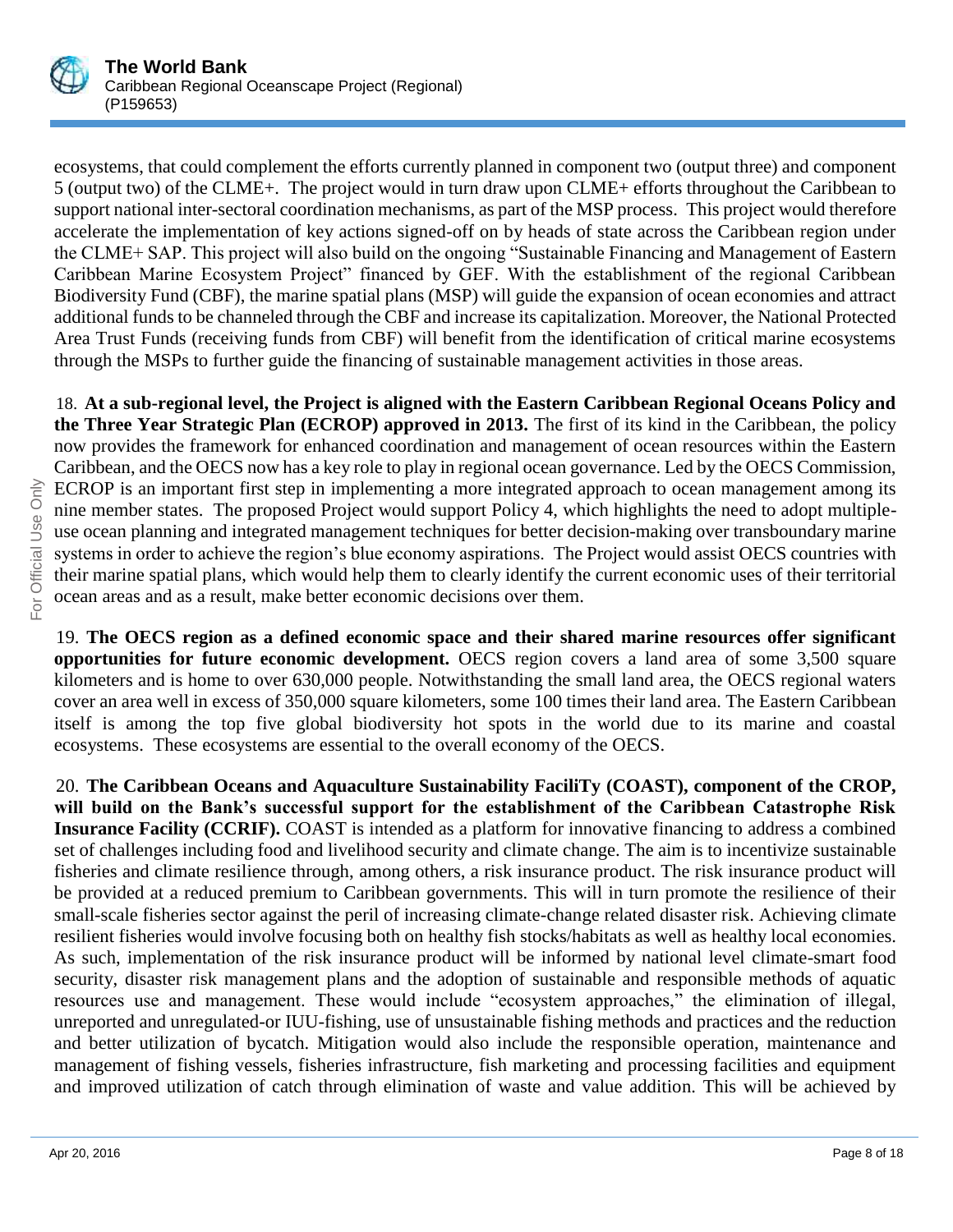

defining potential insurance access criteria that make responsible and sustainable practices mandatory for obtaining insurance coverage.

21. **Through COAST, the project is also in line with the outcomes of the 2015 G-7 summit at Elmau.** At the summit, leaders committed to "…*increase by up to 400 million the number of people in the most vulnerable developing countries who have access to direct or indirect insurance coverage against the negative impact of climate change related hazards by 2020 and support the development of early warning systems in the most vulnerable countries*." COAST has been met with enthusiastic support and endorsement by Caribbean countries which should guarantee a deep sense of ownership. The proposal has been formally endorsed by two CARICOM bodies: the 9th Caribbean Regional Fisheries Mechanism Ministerial Council and the 6th Caribbean Disaster Emergency Management Agency Ministerial Council. A number of Caribbean countries, including Belize, Grenada, Jamaica, and The Bahamas, have expressed their interest in purchasing the insurance product.

22. **At the global level, the Project also supports the Bank's twin goals of ending extreme poverty and promoting shared prosperity, the global Sustainable Development Goal (SDG) 14, and the Aichi Biodiversity Target 11.** The twin goals of the World Bank will be supported through the development and implementation of policy frameworks for a sustainable blue economy that can leverage increased investment into the region. At the global level, the Project also directly supports the implementation of the proposed Sustainable Development Goal (SDG) 14 to sustainably manage and conserve oceans and coasts, and particularly the target to enhance the benefits that small island developing states (SIDS) receive from sustainable ocean use. Finally, through the implementation of the marine spatial planning, areas of particular importance for biodiversity and ecosystem services will be identified, which will inform the preparation of new policies to effectively managed marine protected areas in line with the Aichi Biodiversity Target 11.

Relationship to CPF

23. **The proposed Project is consistent with the World Bank Group OECS Regional Partnership Strategy (RPS) FY2015-2019 Framework endorsed by the Board of Executive Directors on November 13, 2014.** The RPS aims to support sustainable inclusive growth through three areas of engagement: (i) competitiveness, (ii) public sector modernization, and (iii) resilience. The proposed Project will contribute to the competitiveness and resilience areas. The Project activities are aligned with the RPS pillar of competitiveness, and in particular outcomes 1 and 2 which respectively are, improved investment climate and increased tourism benefits. Moreover, the Project is also aligned with the resilience pillar, and in particular Outcome 9, which is to increase capacity to manage natural hazards. The RPS notes the devastating effects of extreme weather events with annual losses estimated to range from 1% in St Vincent and the Grenadines to 9% in Grenada. Through more effective ocean management, the project will build the capacity of OECS governments to address environmental threats including climate variability and change.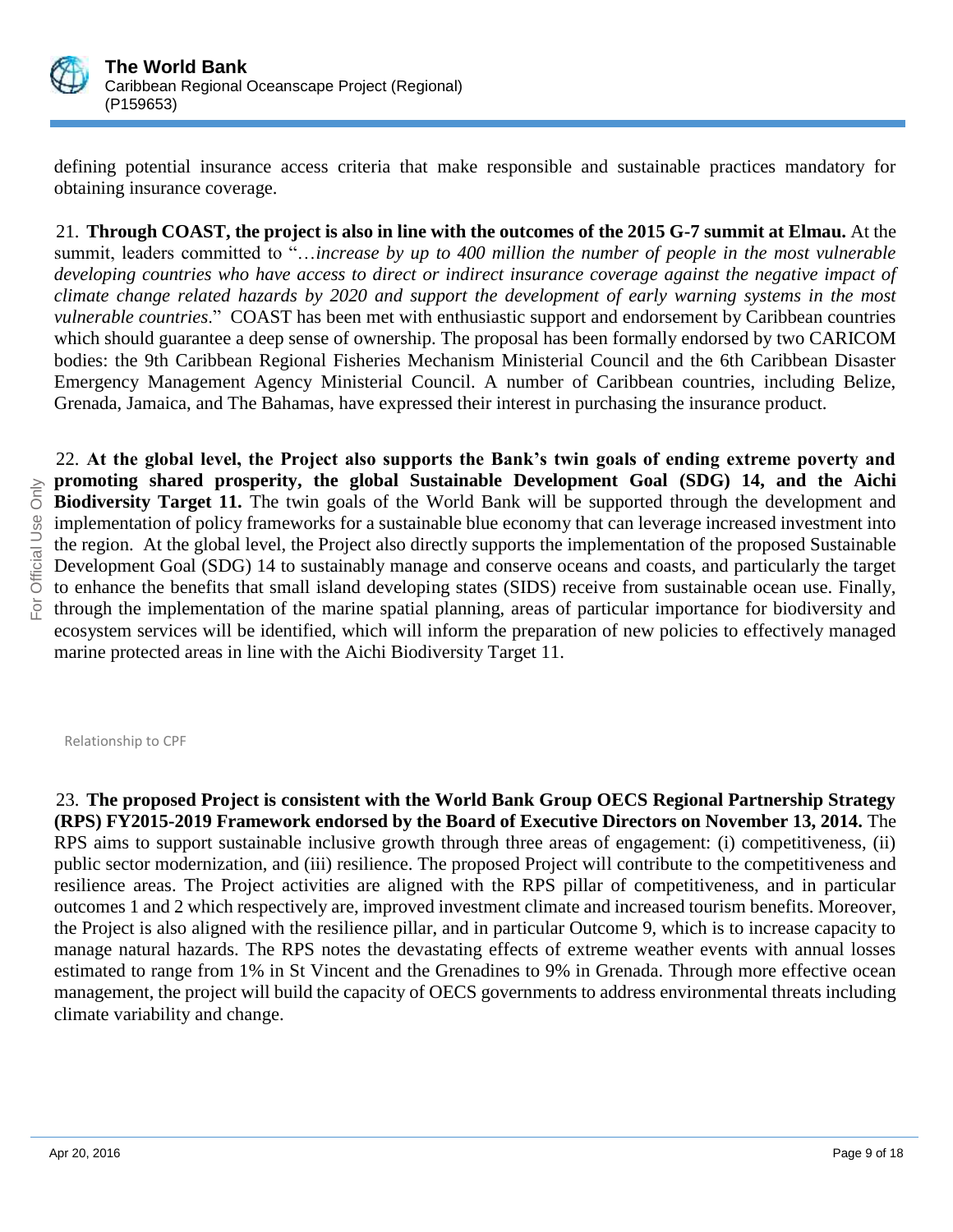

24. **The project is designed to support achieving the goal of the GEF International Waters (IW**<sup>8</sup> **) focal area -** to promote collective management for transboundary water systems *and subsequent implementation of a range of policy, legal and institutional reforms and investments contributing to sustainable use and maintenance of ecosystem services.* More specifically, the project responds to the GEF IW-3 objective to enhance multi-state cooperation and catalyze investments to foster sustainable fisheries, restore and protect coastal habitats, reduce pollution of coasts and LMEs.

## **C. Proposed Development Objective(s)**

The Project Development Objective is to support the development and implementation of integrated ocean governance policies to leverage public and private investment in the waters of OECS member states and other participating Caribbean countries. Achieving this objective will assist Caribbean countries transition towards a blue economy, which could provide greater long-term growth for poverty reduction and shared prosperity across the region.

Key Results (From PCN)

25. **Three key results will be used to monitor the success of the proposed Project:** The project will provide the participating countries with cutting edge tools for MSP and integrated ocean governance, as a fundamental element of a blue economy in their waters. Through skills and technology transfer the project will bring examples and experiences from the U.S. and other regions of the world, to connect good practices to the region. With a focus on building in-house capacity in the Governments, OECS Secretariat and eventually the proposed Blue Growth and Ocean Governance Institute, trained staff and analytical tools would remain in place long after the close of the project. Furthermore, the MSP tools, analyses and policy frameworks developed, would be scalable throughout the Caribbean, beyond the members of the OECS. For the long-term sustainability of these tools, the OECS Secretariat's ocean governance unit would help take these tools and experience to larger scale in the region. Key results targeted by this Project would include:

- (i)Regional and national coastal and marine spatial plans 1 per country (5) plus 1 regional spatial plan and new strategies, roadmaps and potential policy instruments developed as the basis for a more blue economy in the waters of OECS members;
- (ii)Hands-on and targeted training for staff in the OECS Secretariat as well as national government agencies in marine spatial planning tools and ocean governance, as well as establishment of databases, software and other tools needed for better decision-making; and
- (iii)Parametric Insurance Policies purchased by Caribbean Countries with lower premiums and their effectiveness in better management of marine assets through the integration of climate resilience in disaster risk planning as well as fisheries and food security considerations.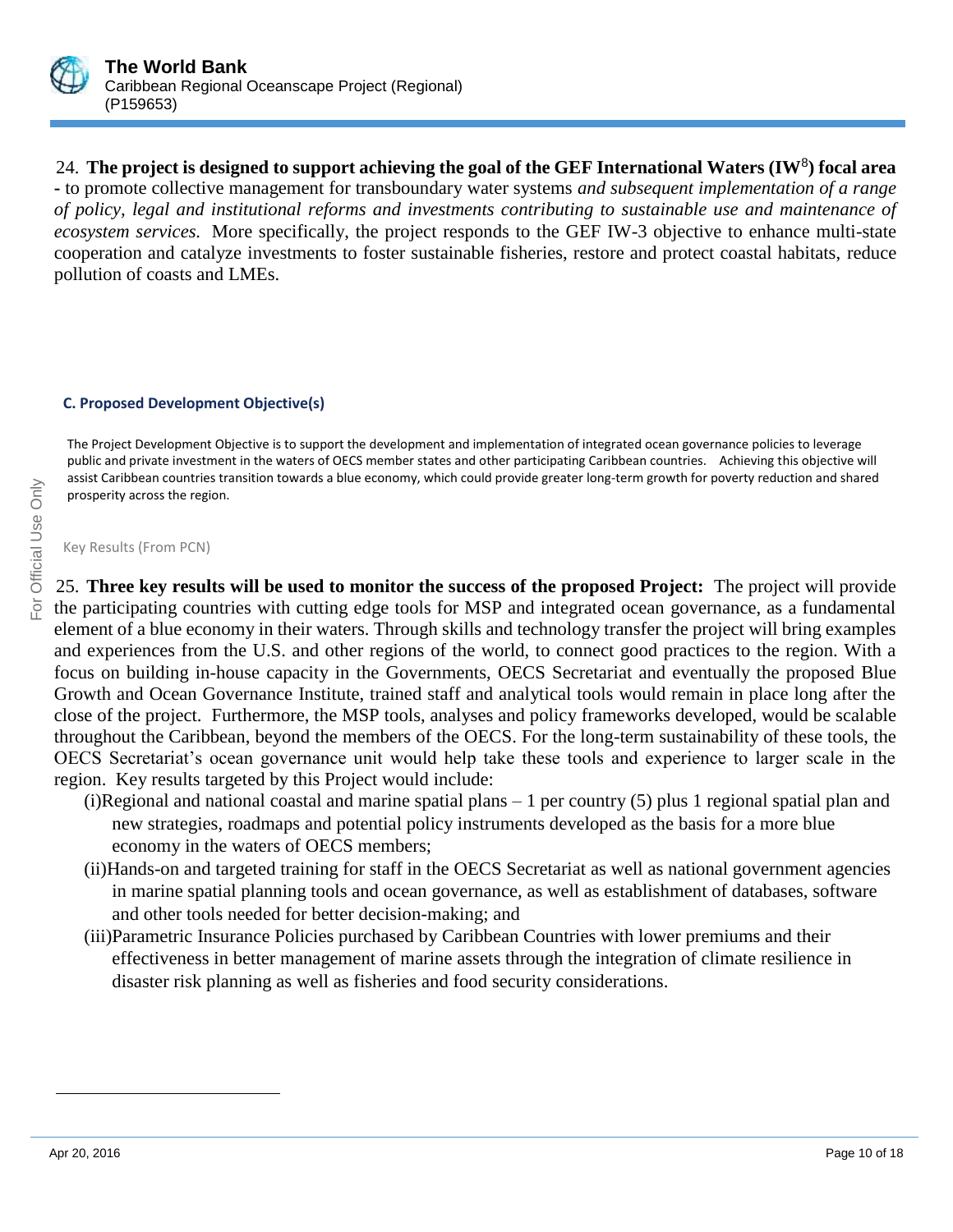

# **D. Concept Description**

26. This proposed regional Project will help support Caribbean countries that inhabit the multi-sector economic ocean space of the Caribbean Sea. This first project seeks to program grant funding from the Global Environmental Facility (GEF) and other grant resources held in Trust by the World Bank (PROFISH TF) to cover incremental costs against significant base funding to achieve the PDO. These incremental costs that GEF would fund enable the proposed project to achieve impacts and results described in this project document without which would not be possible, in absence of alternative funding. GEF funds will target the following GEF eligible countries: Grenada, Saint Kitts and Nevis, Saint Lucia, Saint Vincent and the Grenadines and Dominica. Others may be added over time. In addition, co-financing will be used to involve other Caribbean countries in the Project. The team envisages that Caribbean countries would be able to opt-into the project and specific components based on their interest and need, including requesting IDA/IBRD/Regional IDA to support their participation to broaden and deepen both regional and national impacts set forth by this regional project.

27. The World Bank intends to mobilize significant and diverse resources and collaborate with Caribbean nations and development partners, including the private sector to support a **Caribbean Regional Oceanscape Project (CROP); (\$6.3 million GEF**<sup>9</sup> **; \$102 million co-financing); Total \$ 108.3 million**.

*28. Component 1. Comprehensive Marine Spatial Plans in support of improving ocean governance implementation (GEF \$4 million*<sup>10</sup>*; Co-financing \$15 million). This component would be executed by the OECS Commission.*

The objective of this component is to provide comprehensive marine and coastal spatial plans and associated training to Grenada, Saint Kitts and Nevis, Saint Lucia, Saint Vincent and the Grenadines and Dominica to develop and/or help implement ocean policies and strategic plans for better oceans governance. Component 1 will support the implementation of ECROP's *Priority 3 (policy goal 4.3): Promote Sustainable Economic Development* and the *CLME+ Strategic Action Plan Strategy 4(4A, 4B) to* enhance the governance arrangements by implementing ecosystem-based management approach of reefs and associated ecosystems. Specific areas of support include: i) development of six marine spatial plans – a national MSP for each participating country and a regional OECS MSP; (ii) preparation of national blue growth coastal master plans; (iii) capacity building, and training; and (iv) formulation of new policies based on marine and coastal spatial plans prepared under the project.

*Subcomponent 1: Develop static and dynamic six Marine Spatial Plans* for better decision making over use of participating countries (Grenada, Saint Kitts and Nevis, Saint Lucia, Saint Vincent and the Grenadines, and Dominica and regional OECS) EEZs (200 nautical miles from the coastal zone). This would include the following activities: (a) collection of temporal and dynamic data (including fixed natural marine assets, wind and current data, migratory species) and creation of marine spatial data infrastructure at OECS Commission and each participating country, (b) inventory current and future/planned economic use patterns of ocean areas, (c) geospatial analysis and (d) national/regional consultations of marine spatial plans.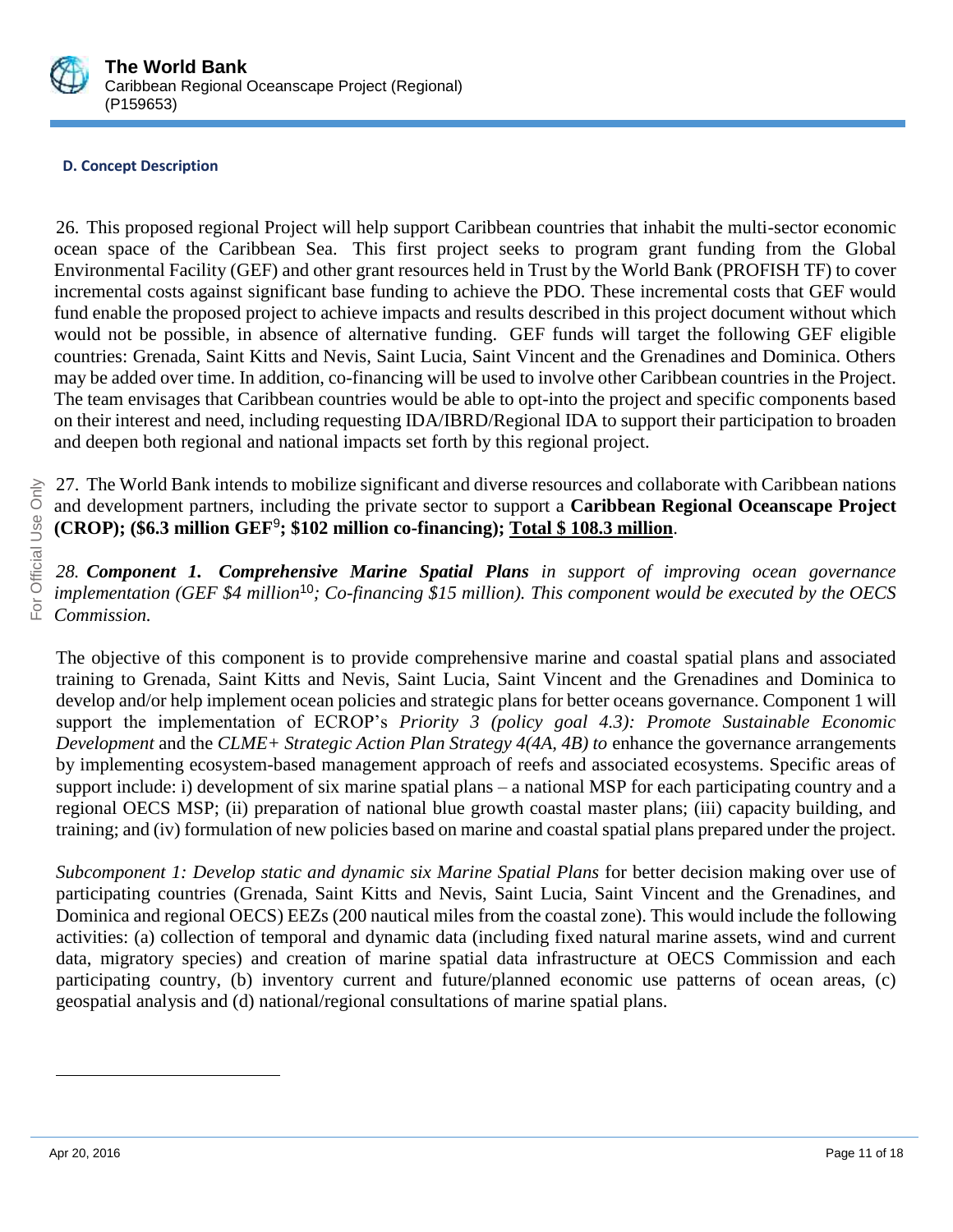

*Subcomponent 2: Develop national coastal blue growth master plans in three stages, which would support* Grenada, Saint Kitts and Nevis, Saint Lucia, Saint Vincent and the Grenadines, and Dominica to better plan for investment, development and growth of their coastal areas/economies*.* This subcomponent would support (i) Stage 1: data gathering and multi-stakeholder consultations to develop a national vision for coastal growth, (ii) Stage 2: identify blue growth focus areas and planning options, and (iii) Stage 3: National Blue Growth Coastal Master Plan finalization, including confirming and refining planning concepts for high priority projects, developing an implementation schedule, presenting to Government and key stakeholders.

*Subcomponent 3: Capacity building and training* would support the following: (i) providing targeted training in marine spatial planning and ocean governance for staff and decision-makers in the OECS Secretariat as well as national government agencies of the participating countries; (ii) building the core capacity for the OECS Oceans Governance Unit to provide ongoing implementation support to member countries, as well as to replicate blue growth strategies throughout the Caribbean; (iii) south-south exchanges to address integrated ocean governance and crowd-in investments to implement needed reforms, building a network of ocean governance skills in the region.

*Subcomponent 4: The development and implementation of more effective regional and sectoral policies and strategies* will build upon the marine spatial planning to support blue growth. More specifically, this subcomponent will include the following activities: (i) development of national ocean policies reflecting national priorities, and consistent with the regional policy framework; (ii) preparation of new and more effective regional and sectoral polices (fisheries, transportation, energy, sustainable tourism, conservation); and (iii) establishment of policy, legal and planning arrangements in each OECS country, and cabinet approval if necessary, to advance the implementation of ECROP.

29. **Component 2: Innovative Ocean Wealth Tools, Institutional Strengthening and Capacity Building** to support better decision-making over transitions to a blue economy (GEF  $$1.73<sup>11</sup>$  million; co-financing  $$15$ million)**.** *This component would be executed by the World Bank.*

The objective of this component is to democratize data access with innovative tools, develop capacity in their effective use for better decision-making over marine assets, and secure sustainable finance in support of blue economic growth. Specific areas of support include (i) to upscale the development of the collaborative regional mapping ocean wealth platform and associated marine spatial agent app being developed by the Bank to provide timely information for better decision-making, (ii) to support the capacity building of public, private and civil society stakeholders in the use of these innovative platforms and tools, (iii) to collaborate with UN to help support more effective GEF-supported CLME+ SAP implementation across OECS and throughout the Caribbean, and (iv) to assist the region in facilitating the "crowding in" of private investment opportunities for participating OECS+ nations across the region's ocean space.

*Sub-Component 1: Expand development of innovative tools that aggregate data for better decision-making* would include the following activities: (a) expand and maintain the Mapping Ocean Wealth website, (b) further develop and deploy marine spatial agent app to provide mobile access to multi-layered GIS and environmental economic data, (c) develop and/or deploy other tools/apps for users of natural marine assets such as safety at sea, to reduce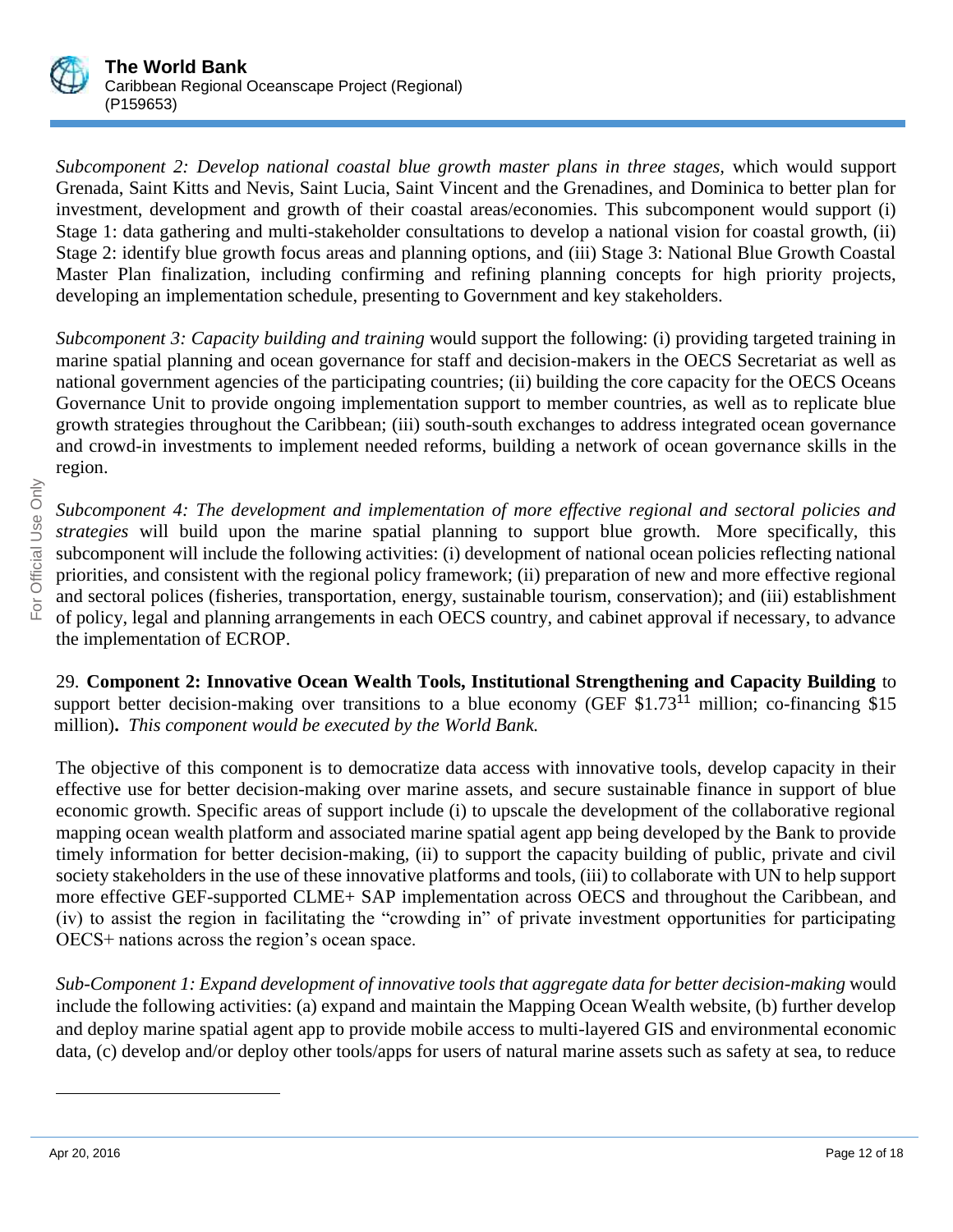

risk to livelihoods etc.

*Sub-Component 2: Institutional strengthening from improved knowledge and capacity to deliver* would include the following activities: (a) develop and implement an Open Learning Blue Solution Campus that builds skills in the use and application of innovative tools, (b) development of a regional inventory/database of existing "blue solutions" which will serve as an input into country roadmaps for sustainable blue growth and integration into ocean policy planning process, (c) development of knowledge products such as good practice "how to" guides, (d) support for hands-on short courses at leading universities supporting project implementation.

*Sub-Component 3: Support existing regional collaboration and forge new partnerships* would include the following activities: (a) support for World Bank participation in CLME+ and SAP Implementation; (b) support OECS Commission and OECS+ countries in forging new partnerships in support of ECROP implementation.

*Sub-Component 4: Leverage sustainable investment to support Caribbean nation's transition to a blue economy*. This sub-component will support the identification of initial investment opportunities in the blue economy of OECS+ countries, based on the marine spatial planning and policy frameworks developed in Component one. The sub-component would include the following activities: (a) preparation of materials and convening of potential investors around blue economy investment opportunities in the region; and (b) technical assistance and facilitation with investors, including impact investors, to develop at least two proposed opportunities in the region's waters where environment outcomes can be measured alongside financial returns, with the security provided by improved policies. Particular options to be explored could include marine renewable energy for example.

30. **Component 3: Caribbean's Oceans and Aquaculture Sustainability FaciliTy (COAST)'s Climate Insurance for Vulnerable Fishers and Users of Marine Assets (GEF \$300,000<sup>12</sup>, co-financing \$67 million** CCRIF capitalization (including \$10m IBRD), plus \$5 million from Bank-executed PROFISH Trust Fund). This component will support the development and deployment of a parametric risk insurance products targeting the fisheries and aquaculture sectors first, and next, people and MSMEs dependent on marine assets for their livelihoods; This will allow Caribbean countries to access natural catastrophe risk insurance at affordable rates. This component will be executed by the CCRIF SPC ―formerly known as the Caribbean Catastrophe Risk Insurance Facility―which is the world's first multi-country catastrophe risk pooling mechanism. CCRIF SPC has provided risk insurance cover to CARICOM states for tropical cyclones, earthquakes and excess rainfall. CCRIF is the first multi-country facility that transfers sovereign disaster risk to the international reinsurance market and provides governments with liquidity immediately after disaster events. CCRIF enables the aggregation of national risk into larger, more diversified portfolios, collectively building up risk retention capacity, and cheaper access to international reinsurance markets resulting in more affordable premiums. A typical CCRIF policy in the Caribbean will cover 10-15 percent of expected government losses for disaster events that occur less than once every 10 to 20 years and provide the cheapest possible option for quick liquidity immediately after an eligible disaster.

This component will focus on the establishment of a fisheries insurance product and on lowering insurance premiums for Caribbean countries. These will contribute to the overall goal of reducing the beneficiary countries' vulnerability to natural disasters coupled with incentivizing the uptake of climate-resilient disaster risk and food security planning processes. The aim of the parametric risk insurance product is to incentivize sustainable fisheries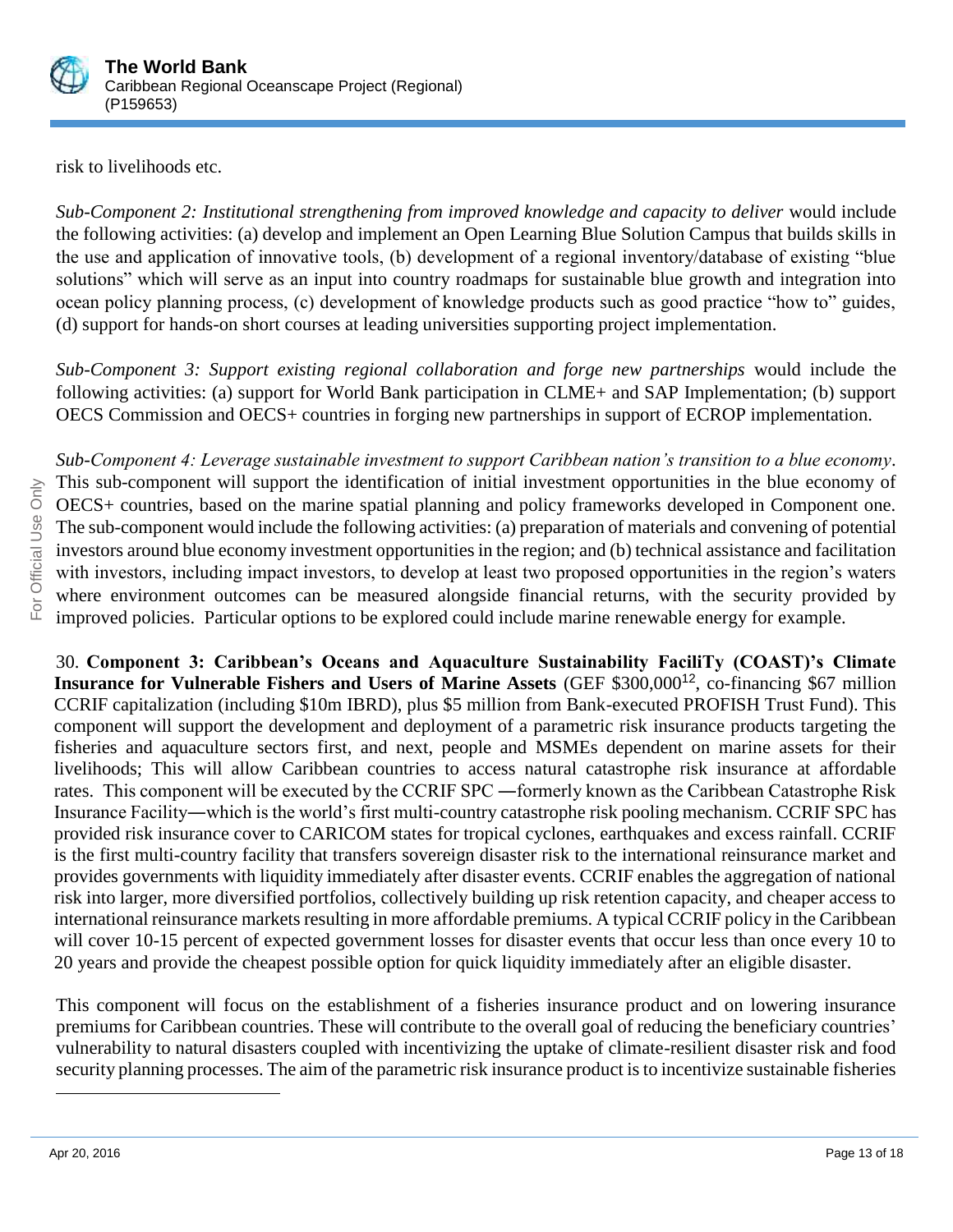

and climate resilience at a reduced premium to Caribbean governments. Payouts are linked to the uptake of climate-smart food security and disaster risk practices based on localized conditions in the fisheries sector and geography. This will in turn promote the resilience of their small-scale fisheries sector against the peril of increasing climate-change related disaster risk. Achieving climate resilient fisheries would involve focusing both on healthy transboundary fish stocks/habitats as well as healthy local economies. As such, implementation of the risk insurance product will be informed by regional and national level climate-smart food security as well as disaster risk management plans. The project will comprise the following three sub-components:

*Sub-component 1: Establishment and financing of a parametric disaster risk* insurance product within CCRIF for Caribbean countries focused on the fisheries sector. By funding the main costs associated with providing the countries with disaster risk coverage, this will enable CCRIF to retain more of the capital it generates from premium payments. This in turn, will help in building CCRIF's reserves to underwrite such coverage more quickly. As CCRIF builds its risk-bearing capacity for the countries during Project implementation, lower risk premiums for the trigger events product will be offered.

*Sub-component 2: COAST Operations* will support: (i) professional service fees, banking initiation fees, as well as registration fees and travel; (ii) administrative fees, professional fees, audit costs, exchange rate costs, banking fees, reinsurance premia; (iii) insurance payouts to the extent that such payouts are not covered by any reinsurance purchased by the recipient; and (iv) some operational expenses. By funding the main costs associated with providing disaster risk coverage for the fisheries sector, this component will enable the CCRIF to retain more of the capital generated from premium payments, thereby generating a reserve base, which contributes to the goal of providing participating countries with efficient access insurance for trigger events.

*Sub-component 3: Technical assistance* in developing country-led climate smart food security and disaster risk management plans. This subcomponent will support the development of key elements of climate smart food security and disaster risk management plans and the preparation of such plans for an initial group of two or three pilot countries, and based on proof of concept scale across the Caribbean (and beyond).

# 31. **Component 4**: **Project Management, Monitoring and Assessment (**GEF \$0.27 million)

This component is aimed at supporting (a) project management and implementation support including technical, administrative and fiduciary support and compliance with environmental and social safeguards; and (b) monitoring and evaluation, data collection, and stakeholder involvement and coordination. This component will include one percent of amount of the GEF grant to support stakeholders' active participation in IW-Learn activities. Such activities include producing a webpage following IWLEARN guidelines, production of 2 experience notes, 1 results note and participation in all International Waters Conferences (IWC) during the project implementation with a Project Manager (or equivalent as well as country representatives.)

# **SAFEGUARDS**

# **A. Project location and salient physical characteristics relevant to the safeguard analysis (if known)**

This Project would primarily extend across the eastern Caribbean sea, covering shared coastal and marine ecosystems of approximately 3.5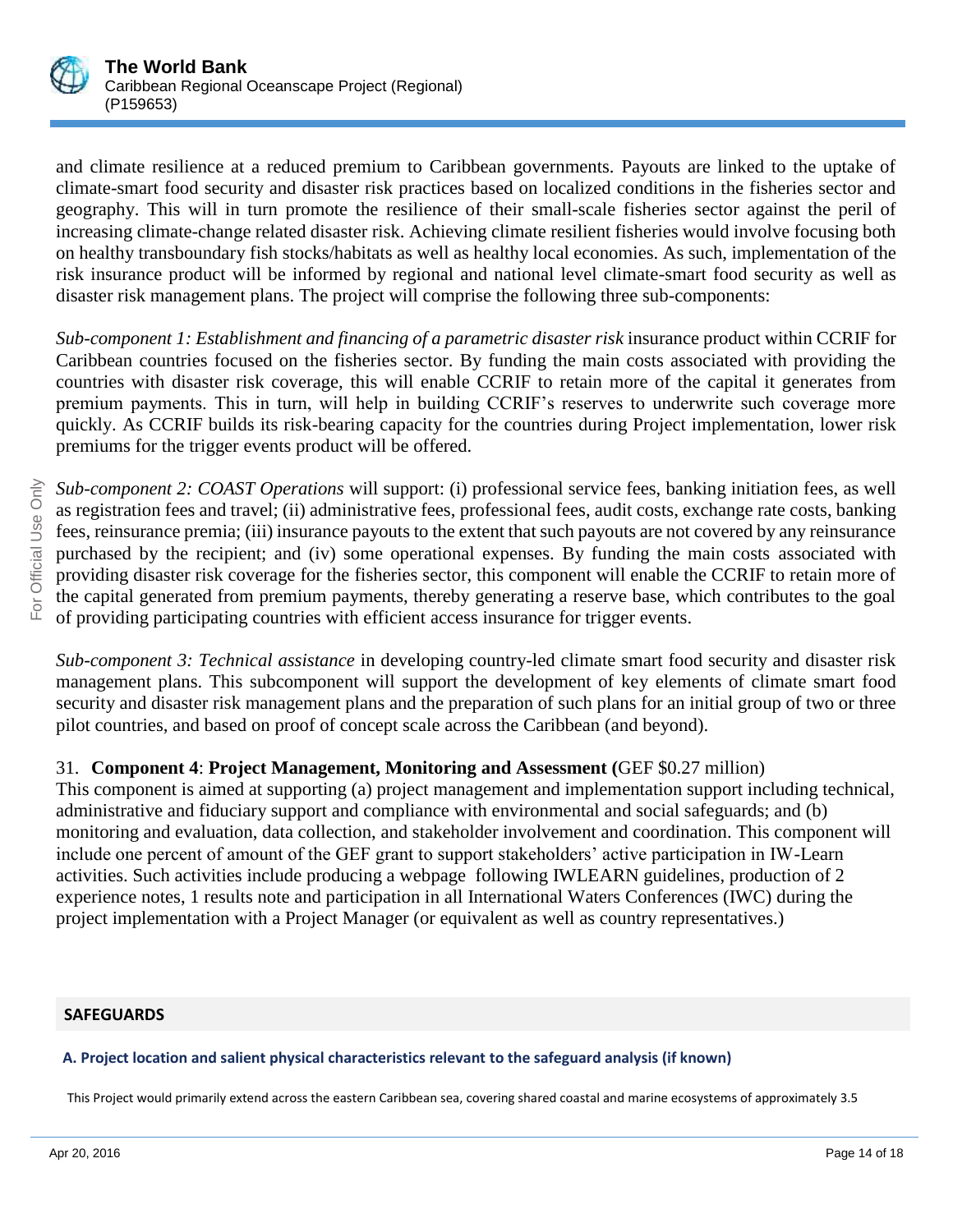

million hectares (350,000 square kilometers) and location of OECS member states. The entirety of the Caribbean Sea is a 2.7 million square kilometer seascape of the Atlantic Ocean located in the topics of the Western Hemisphere. The project location is characterized by a seascape that includes hundreds of small islands and dozens of coastal-nations across the West Indies and adjacent coasts. It is bounded by the Yucatan Peninsula of Mexico and Central America to the west and southwest, to the north by the Greater Antilles, to the east by the Lesser Antilles and to the south by the north coast of South America. The second largest barrier reef in the world, the Mesoamerican Barrier reef is within the waters of the Caribbean Sea. This reef system runs 1,000km along the coasts of Mexico, Belize, Guatemala and Honduras.

#### **B. Borrower's Institutional Capacity for Safeguard Policies**

The Project will be executed by existing institutions with clear mandates to best achieve component objectives and as a result, achieve the overall project development objective. Organization of Eastern Caribbean States Commission (OECS Commission), Caribbean Catastrophe Risk Insurance Facility (CCRIF-SPC), and the World Bank will be the principle institutions responsible for project execution. Specifically, Component 1 will be executed by OECS Commission; Component 2 by the World Bank, and Component 3 by CCRIF-SPC.

The OECS Commission, Bank and CCRIF will be responsible for procurement and financial management for execution of their respective components, as well as preparation of audits, financial and progress reports. The focal points at the OECS Secretariat will ensure Project M&E and communication of results for component 1 with CCRF responsible for component 3 and the Bank, component 2. The OECS Secretariat with support from the Bank will coordinate activities with a number of other Projects and programs in the Caribbean, in order to enhance impact and promote collaboration and exchange of information. The World Bank will be responsible for overall supervision of the proposed regional project.

The proposed Borrowers/Recipients have proven experience and expertise in managing World Bank funded operations. The World Bank Environmental and Social Specialists will provide support where needed to strengthen the capacity of Borrower/Recipients in ensuring compliance with Safeguard policies.

#### **C. Environmental and Social Safeguards Specialists on the Team**

Ramon E. Anria, M. Yaa Pokua Afriyie Oppong, Shafick Hoossein

#### **D. Policies that might apply**

| <b>Safeguard Policies</b>           | Triggered? | <b>Explanation (Optional)</b>                                                                                                                                                                                                                                                                                                                                                                                                                                                                                                                                                                                                                                                                                                                                                                                                                                                                                                                                                                                                                                                                                                                                                                                                                                                                                                                                                                                                                       |
|-------------------------------------|------------|-----------------------------------------------------------------------------------------------------------------------------------------------------------------------------------------------------------------------------------------------------------------------------------------------------------------------------------------------------------------------------------------------------------------------------------------------------------------------------------------------------------------------------------------------------------------------------------------------------------------------------------------------------------------------------------------------------------------------------------------------------------------------------------------------------------------------------------------------------------------------------------------------------------------------------------------------------------------------------------------------------------------------------------------------------------------------------------------------------------------------------------------------------------------------------------------------------------------------------------------------------------------------------------------------------------------------------------------------------------------------------------------------------------------------------------------------------|
| Environmental Assessment OP/BP 4.01 | Yes        | This project is classified as a Category B project. Since the explicit<br>goal is to promote and support the development of innovative<br>integrated ocean governance tools and policies (including<br>fisheries insurance) and their implementation, while leveraging<br>sustainable public and private investment to support, there are<br>some downstream consultation and associated projects resulting<br>from this process that pose safety and health risks and impacts.<br>The project does not include investments that entail civil works or<br>construction however the principal economy-wide risk from the<br>project would arise in the event that the strategic options fail to<br>achieve their objectives thereby creating unexpected indirect<br>adverse impacts through the unintended creation of incentives to<br>unsustainably use the ocean. In the absence of civil works or<br>construction in project preparation and implementation,<br>consideration of safeguard aspects must be carried out to ensure<br>the application of best environmental and social practice. OP 4.01<br>is considered to be applicable to the proposed activities. Since<br>the project intends to support spatial planning and facilitate<br>investments in a specific geographical area it would be prudent to<br>conduct a review of TORs as well as conduct a Strategic<br>Environmental Assessment (SEA) of the project area to ensure it |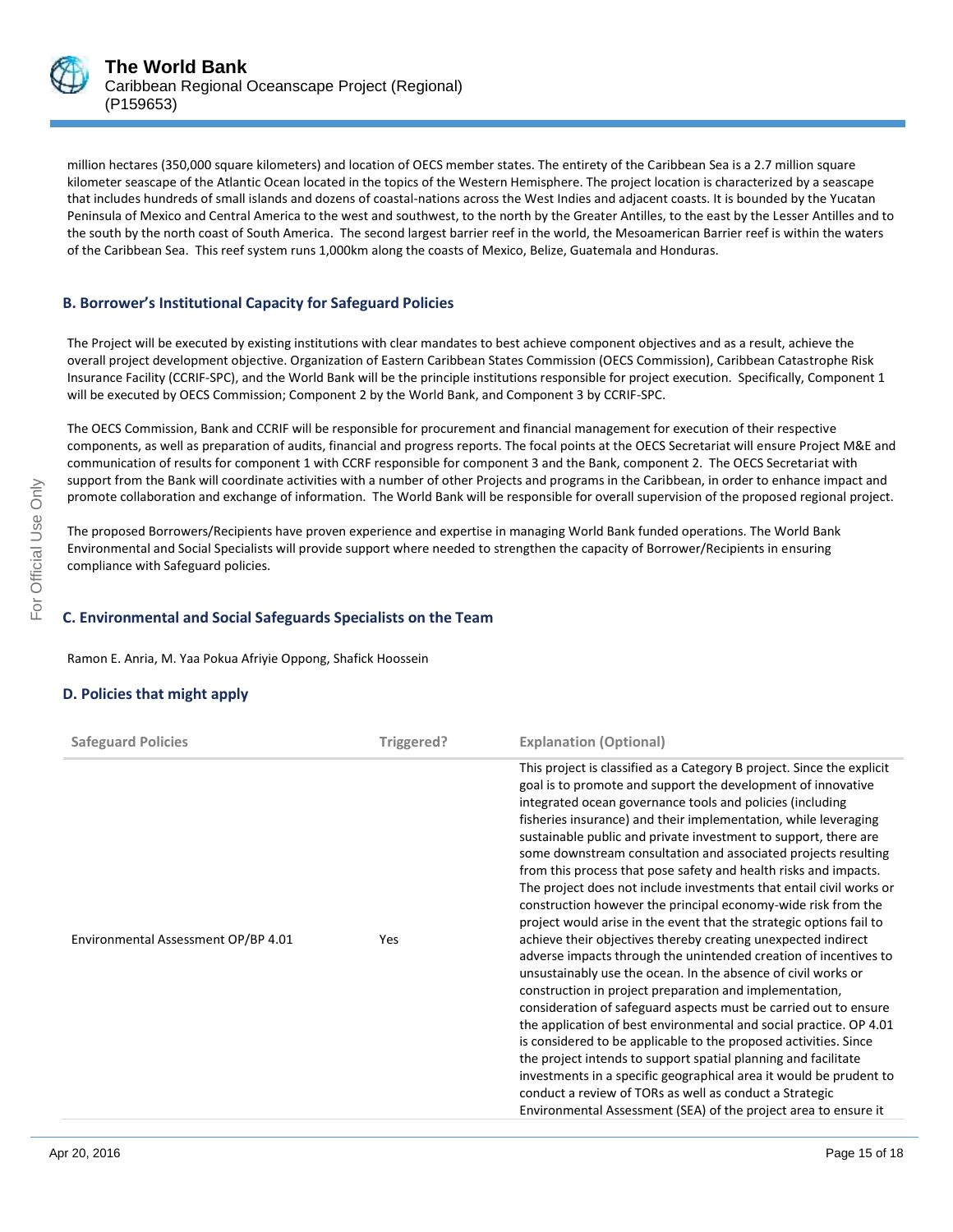

For Official Use Only

For Official Use Only

|                                        |     | is clear how the intended interventions would impact directly and<br>cumulatively. Thereafter, a project area Environmental Impact<br>Assessment (EIA) and its associated Environmental and Social<br>Management Plan (ESMP) should be prepared to screen, identify,<br>manage and mitigate any potential environmental and social risks<br>and impacts during the implementation phase. The EIA should<br>assess the various social aspects of proposed project activities,<br>such as marine spatial planning, which may have potential<br>positive and negative impacts on communities who depend on<br>oceans and marine areas for their livelihood (fisheries, tourism,<br>marine transportation) and may also have cultural ties to such<br>marine areas. In this context, the EIA should also analyze the<br>conflict of uses of the marine areas and impacts on the<br>communities. During project preparation and implementation,<br>holistic meaningful stakeholder engagement considering<br>safeguard aspects will be undertaken especially citizen<br>engagement and opportunity for community participation with<br>transparent feedback and grievance mechanisms to ensure an<br>inclusive approach during the consultation process. |
|----------------------------------------|-----|-----------------------------------------------------------------------------------------------------------------------------------------------------------------------------------------------------------------------------------------------------------------------------------------------------------------------------------------------------------------------------------------------------------------------------------------------------------------------------------------------------------------------------------------------------------------------------------------------------------------------------------------------------------------------------------------------------------------------------------------------------------------------------------------------------------------------------------------------------------------------------------------------------------------------------------------------------------------------------------------------------------------------------------------------------------------------------------------------------------------------------------------------------------------------------------------------------------------------------------------------------|
| Natural Habitats OP/BP 4.04            | Yes | Through Component 1, the project will finance marine spatial<br>plans (MSPs) and will work on strategic documents only to<br>promote economic activity in both existing protected areas like<br>coral reefs along the Caribbean coast as well as unprotected<br>areas of varying significance. To ensure that the preparation of<br>such plans take into account the identification of potential risks<br>and impacts on marine natural habitats, which are highly likely to<br>be present in the project's area of intervention, OP 4.04 will<br>apply. If the project strategic options are successful, the impacts<br>on critical coral reef habitats and biodiversity are expected to be<br>positive. During the formulation of the project and throughout its<br>implementation consultations will be carried out with key<br>stakeholders to identify potential issues of concern associated<br>with natural habitats and their constituent ecological function,<br>flora and fauna species and genetic resources pool. The EIA and<br>ESMP will include procedures, principles and provisions to assess<br>and mitigate possible impacts prior to any actions being<br>undertaken on the ground.                                             |
| Forests OP/BP 4.36                     | No  | This policy is not triggered as the project will not involve work in<br>forests or their rehabilitation nor will it support other<br>investments which rely on services of forests.                                                                                                                                                                                                                                                                                                                                                                                                                                                                                                                                                                                                                                                                                                                                                                                                                                                                                                                                                                                                                                                                 |
| Pest Management OP 4.09                | No  | This policy is not triggered as the project will neither support the<br>use nor involve invests in Pesticides.                                                                                                                                                                                                                                                                                                                                                                                                                                                                                                                                                                                                                                                                                                                                                                                                                                                                                                                                                                                                                                                                                                                                      |
| Physical Cultural Resources OP/BP 4.11 | Yes | Given the existence of Mayan civilizations in the region, the coast<br>may have sites like shell middens and other sites potentially of<br>cultural and historic importance. The policy is therefore triggered.<br>Implications of this will be assessed as part of the EIA and<br>associated ESMP and appropriate measures to mitigate those<br>impacts will be included.                                                                                                                                                                                                                                                                                                                                                                                                                                                                                                                                                                                                                                                                                                                                                                                                                                                                          |
| Indigenous Peoples OP/BP 4.10          | No  | This policy is not triggered since neither the project nor any of its<br>components will be implemented in areas where Indigenous<br>Peoples are present or have a collective attachment to as defined<br>by the Bank.                                                                                                                                                                                                                                                                                                                                                                                                                                                                                                                                                                                                                                                                                                                                                                                                                                                                                                                                                                                                                              |
| Involuntary Resettlement OP/BP 4.12    | No  | This policy is not triggered as the type of investments anticipated<br>by the project will not require the acquisition of land or finance<br>construction or civil works of any type.                                                                                                                                                                                                                                                                                                                                                                                                                                                                                                                                                                                                                                                                                                                                                                                                                                                                                                                                                                                                                                                               |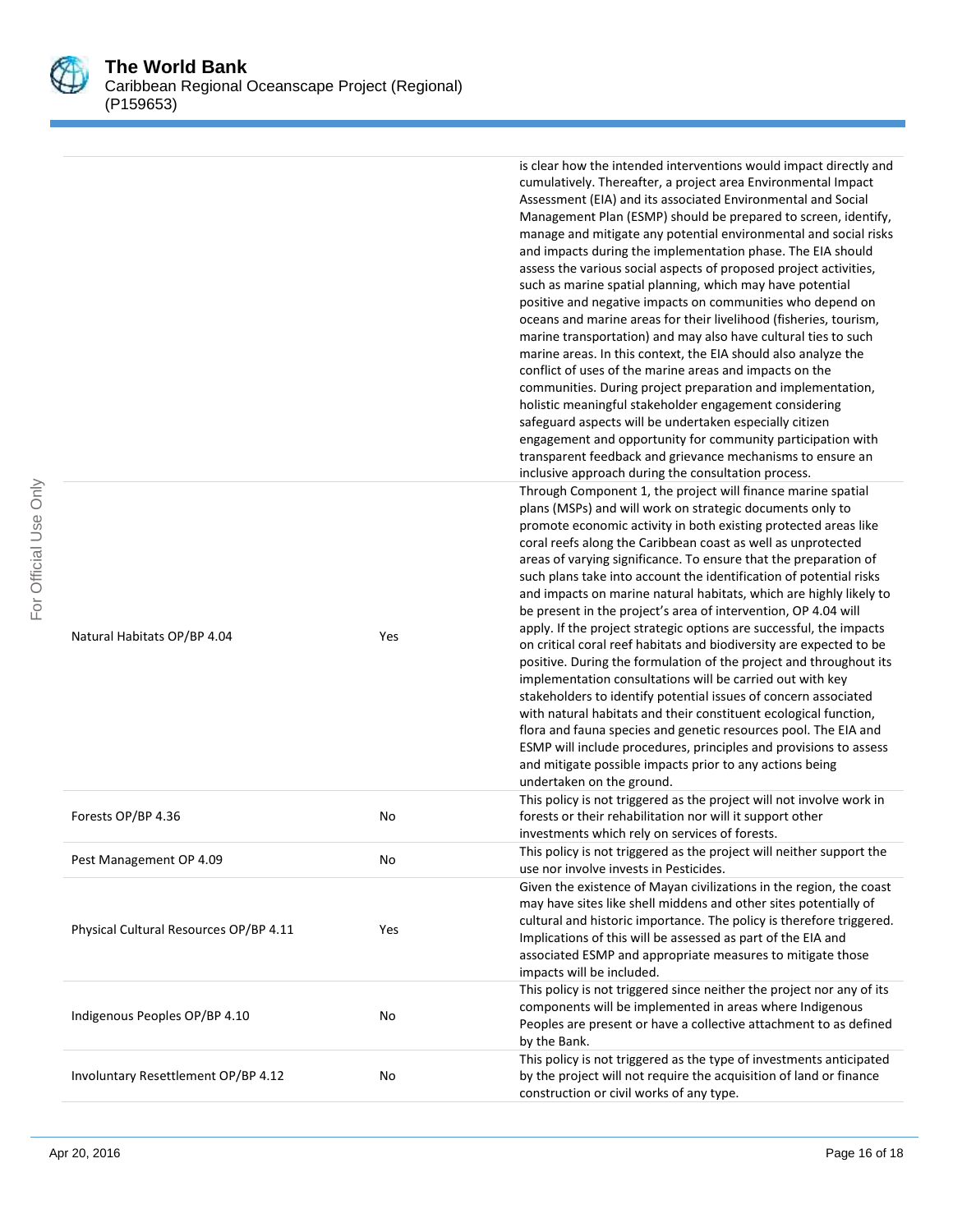

| Safety of Dams OP/BP 4.37                      | No  | This policy is not triggered as the project will neither support the<br>construction or rehabilitation of dams nor will it support other<br>investments which rely on services of existing dams.                                                                                                                                                         |
|------------------------------------------------|-----|----------------------------------------------------------------------------------------------------------------------------------------------------------------------------------------------------------------------------------------------------------------------------------------------------------------------------------------------------------|
| Projects on International Waterways OP/BP 7.50 | No. | The project finances the preparation of comprehensive marine<br>spatial plans, technical assistance to support better decision-<br>making over transitions to a blue economy and a risk insurance<br>product. None of these activities will involve the use or potential<br>pollution of international waterways in any of the beneficiary<br>countries. |
| Projects in Disputed Areas OP/BP 7.60          | TBD | While project activities will not be undertaken<br>in disputed areas, this policy has been triggered in earlier Bank<br>financed projects in Belize. During the preparation, guidance<br>from Bank's legal department will be sought to determine<br>whether to trigger this policy in this project.                                                     |

#### **E. Safeguard Preparation Plan**

Tentative target date for preparing the Appraisal Stage PID/ISDS

#### Feb 08, 2017

Time frame for launching and completing the safeguard-related studies that may be needed. The specific studies and their timing should be specified in the Appraisal Stage PID/ISDS

Safeguard-related studies will be completed by appraisal stage. Furthermore, safeguard specialists during project preparation will reassess the initial EA (Category) classification of the proposed project.

# **CONTACT POINT**

#### **World Bank**

Pawan G. Patil Senior Economist

#### **Borrower/Client/Recipient**

OECS Commission Ocean Governance Unit

CCRIF SPC Isaac Anthony CEO ccrif.ceo@gmail.com

#### **Implementing Agencies**